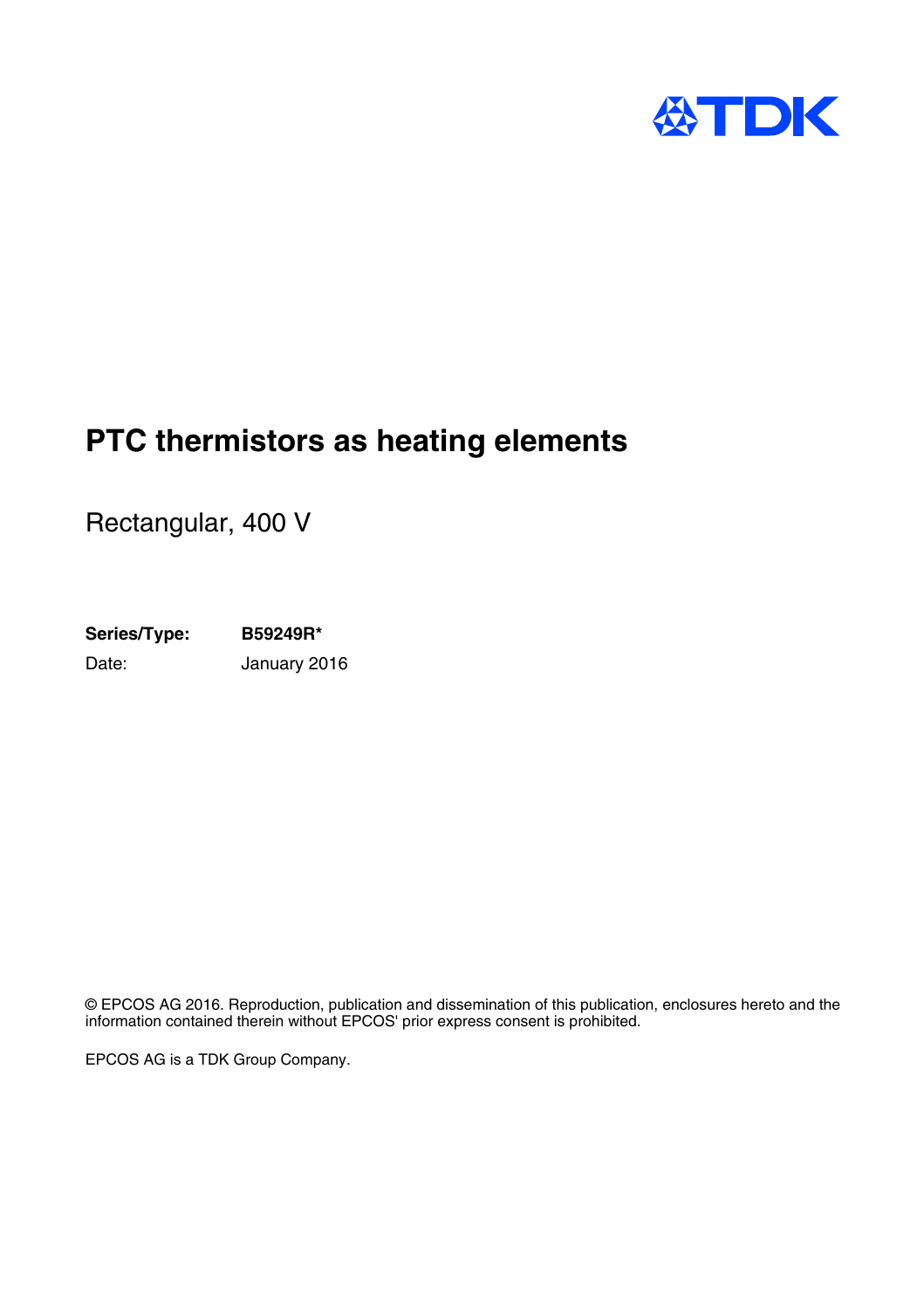

### **Rectangular, 400 V R249**

## **Applications**

- Automotive applications
	- $-$  cabin heating in electric vehicles
	- $-$  cabin heating in plug-in hybrid electric vehicles
	- $-$  battery heating

## **Features**

- **Aluminum metallization**
- Suitable for clamp contacting
- Self-regulating
- RoHS-compatible

## **Options**

Other dimensions and ratings on request

### **Delivery mode**

Packed in cardboard boxes

# **General technical data**

## **Dimensional drawing**





Termination

TPT1064-H-E

Dimensions in mm

| Max. operating voltage                     | $V_{\text{max}}$            | 600        | V DC |
|--------------------------------------------|-----------------------------|------------|------|
| Rated voltage                              | $V_{R}$                     | 400        | V DC |
| Operating temperature range<br>$(V = 0)$   | $\overline{\phantom{a}}$ op | $-40/+200$ | °C   |
| $(V = V_B)$<br>Operating temperature range | $\overline{1}$ op           | $-40/+100$ | °C   |
| Tolerance of $R_{B}$                       | $\Delta R_{\rm B}$          | ±35        | %    |
| Curvature                                  |                             | < 0.05     | mm   |

## **Electrical specification and ordering code**

| <sup>'</sup> ref                | v <sub>BD</sub> | <sup>1</sup> <sub>min</sub> | surf            | $R_{R}$                      | Ordering code   |
|---------------------------------|-----------------|-----------------------------|-----------------|------------------------------|-----------------|
| (typ.) ( $V_{meas} \le 1.5 V$ ) |                 | $(V = V_R)$                 | $V = V_{\rm B}$ | $\sim$ $_{meas} \leq 1.5$ V) |                 |
| $\circ$                         |                 | 34                          | $\circ$         | 77                           |                 |
| 155                             | 000             | 220                         | 190             | 3000                         | B59249R0155B010 |

1) Temperature measurement is contactless. Voltage is provided by the power supply via pin contacts (diameter 2.5 mm).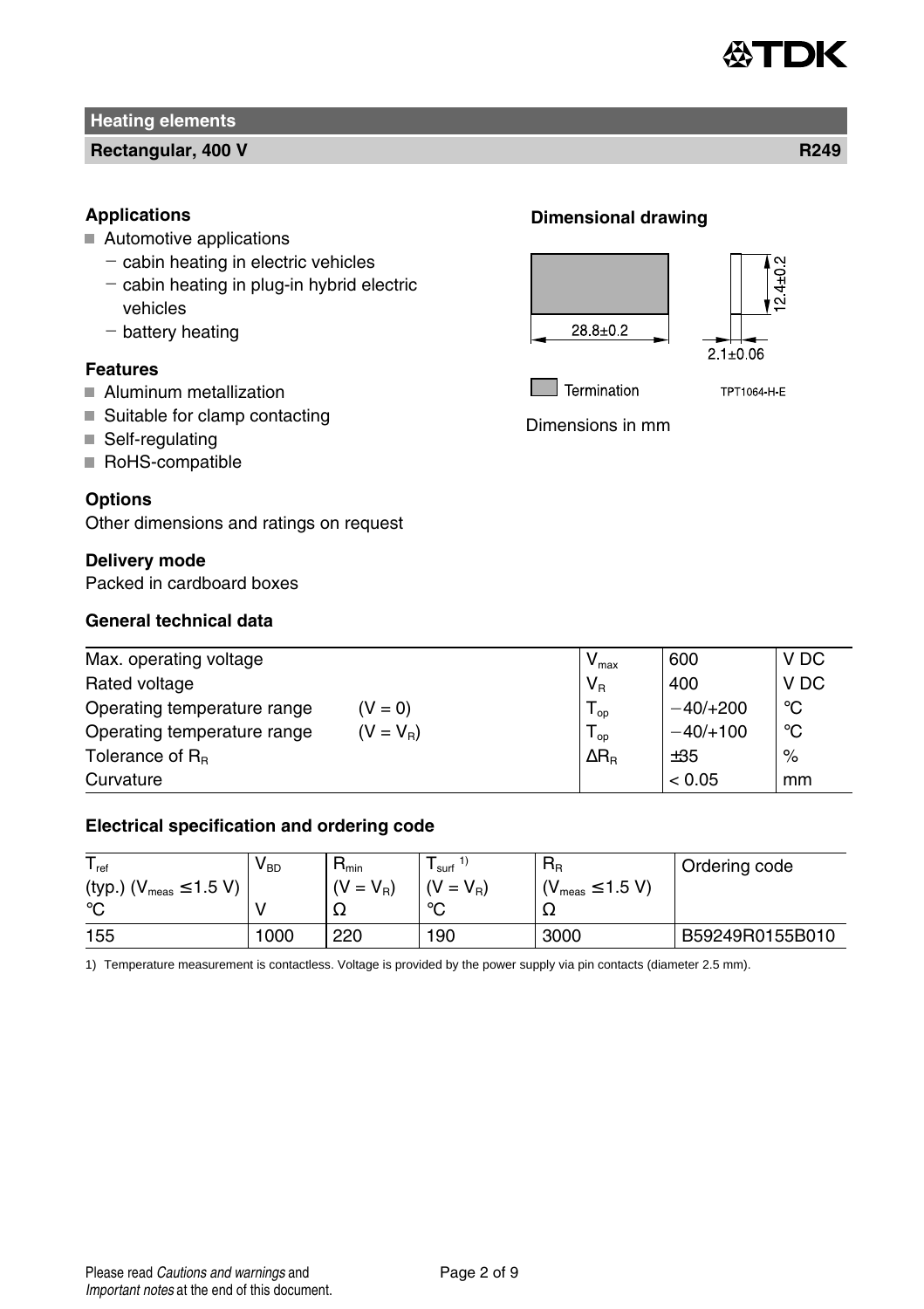

**Rectangular, 400 V R249** 

### **Reliability data**

| Test                              | Standard    | <b>Test conditions</b>                                                                                              | $ \Delta$ R <sub>25</sub> /R <sub>25</sub> |
|-----------------------------------|-------------|---------------------------------------------------------------------------------------------------------------------|--------------------------------------------|
| Electrical endurance,<br>cycling  | IEC 60738-1 | Room temperature, $V_{\text{max}}$<br>Number of cycles: 10 000                                                      | < 25%                                      |
| Electrical endurance,<br>constant | IEC 60738-1 | Storage at $V_{max}$ and $T_{op,max}$ (@ $V_{R}$ )<br>Test duration: 1000 h                                         | < 25%                                      |
| Damp heat                         | IEC 60738-1 | Temperature of air: 40 °C<br>Relative humidity of air: 93%<br>Duration: 56 days<br>Test according to IEC 60068-2-78 | < 25%                                      |

# **Characteristics (typical)**

PTC resistance  $R_{PTC}$  versus PTC temperature  $T_{PTC}$  measured by applying short voltage pulses at two different voltage levels  $V_{\text{pulse}}$ .

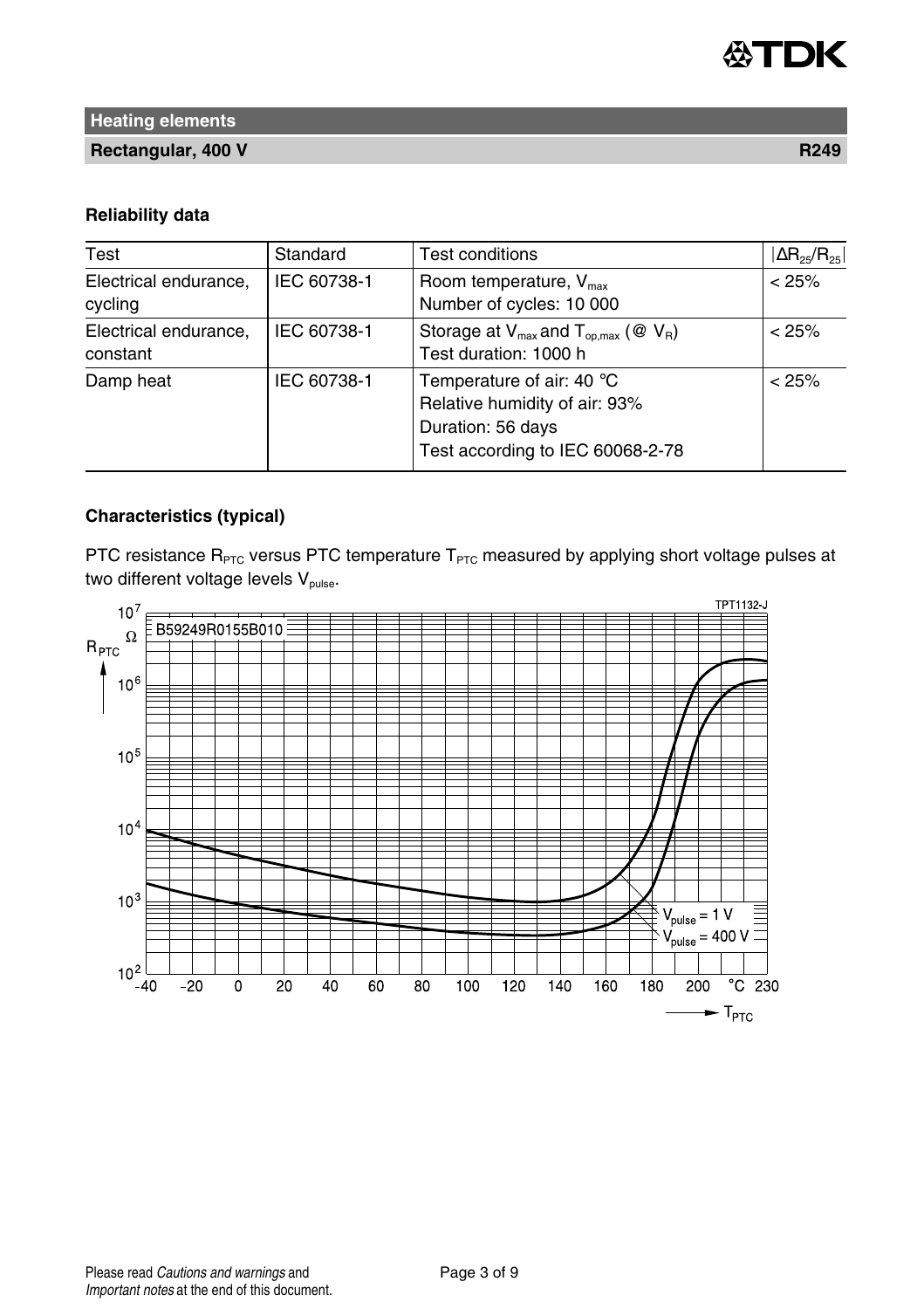

**Rectangular, 400 V R249** 

## **General**

- **EPCOS** thermistors are designed for specific applications and should not be used for purposes not identified in our specifications, application notes and data books unless otherwise agreed with EPCOS during the design-in-phase.
- Ensure suitability of thermistor through reliability testing during the design-in phase. The thermistors should be evaluated taking into consideration worst-case conditions.

# **Storage**

- Store thermistors only in original packaging. Do not open the package prior to processing.
- Storage conditions in original packaging: storage temperature  $-25$  °C ... +45 °C, relative humidity ≤75% annual mean, maximum 95%, dew precipitation is inadmissible.
- Avoid contamination of thermistors surface during storage, handling and processing.
- Avoid storage of thermistor in harmful environment with effect on function on long-term operation (examples given under operation precautions).
- $\blacksquare$  Use thermistor within the following period after delivery:
	- Through-hole devices (housed and leaded PTCs): 24 months
	- Motor protection sensors, glass-encapsulated sensors and probe assemblies: 24 months
	- Telecom pair and quattro protectors (TPP, TQP): 24 months
	- Leadless PTC thermistors for pressure contacting: 12 months
	- Leadless PTC thermistors for soldering: 6 months
	- $-$  SMDs in EIA sizes 3225 and 4032, and for PTCs with metal tags: 24 months
	- SMDs in EIA sizes 1210 and smaller: 12 months

### **Handling**

- **PTCs must not be dropped. Chip-offs must not be caused during handling of PTCs.**
- The ceramic and metallization of the components must not be touched with bare hands. Gloves are recommended.
- Avoid contamination of thermistor surface during handling.

# **Soldering (where applicable)**

- Use rosin-type flux or non-activated flux.
- $\blacksquare$  Insufficient preheating may cause ceramic cracks.
- Rapid cooling by dipping in solvent is not recommended.
- Complete removal of flux is recommended.
- Standard PTC heaters are not suitable for soldering.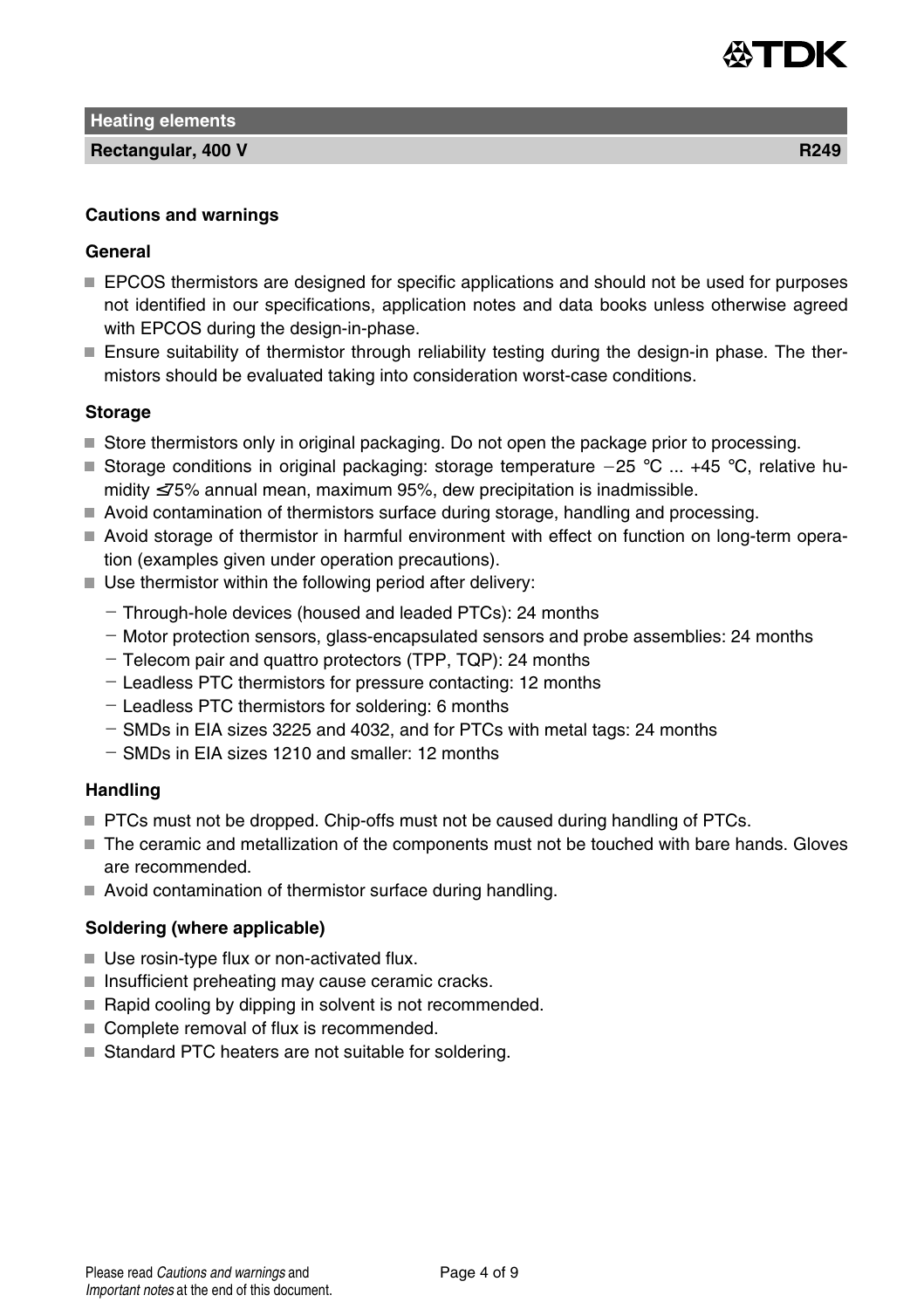

**Rectangular, 400 V R249** 

- Electrode must not be scratched before/during/after the mounting process.
- Contacts and housing used for assembly with thermistor have to be clean before mounting. Especially grease or oil must be removed.
- When PTC thermistors are encapsulated with sealing material, the precautions given in chapter "Mounting instructions", "Sealing and potting" must be observed.
- When the thermistor is mounted, there must not be any foreign body between the electrode of the thermistor and the clamping contact.
- The minimum force and pressure of the clamping contacts pressing against the PTC must be 10 N and 50 kPa, respectively. In case the assembly is exposed to mechanical shock and/ or vibration this force should be higher in order to avoid movement of the PTC during operation.
- During operation, the thermistor's surface temperature can be very high. Ensure that adjacent components are placed at a sufficient distance from the thermistor to allow for proper cooling at the thermistors.
- Ensure that adjacent materials are designed for operation at temperatures comparable to the surface temperature of thermistor. Be sure that surrounding parts and materials can withstand this temperature.
- Avoid contamination of thermistor surface during processing.

## **Operation**

- Use thermistors only within the specified temperature operating range.
- Use thermistors only within the specified voltage and current ranges.
- Environmental conditions must not harm the thermistors. Use thermistors only in normal atmospheric conditions. Avoid use in deoxidizing gases (chlorine gas, hydrogen sulfide gas, ammonia gas, sulfuric acid gas etc), corrosive agents, humid or salty conditions. Contact with any liquids and solvents should be prevented.
- Be sure to provide an appropriate fail-safe function to prevent secondary product damage caused by abnormal function (e.g. use VDR for limitation of overvoltage condition).

This listing does not claim to be complete, but merely reflects the experience of EPCOS AG.

### **Display of ordering codes for EPCOS products**

The ordering code for one and the same EPCOS product can be represented differently in data sheets, data books, other publications, on the EPCOS website, or in order-related documents such as shipping notes, order confirmations and product labels. **The varying representations of the ordering codes are due to different processes employed and do not affect the specifications of the respective products**. Detailed information can be found on the Internet under www.epcos.com/orderingcodes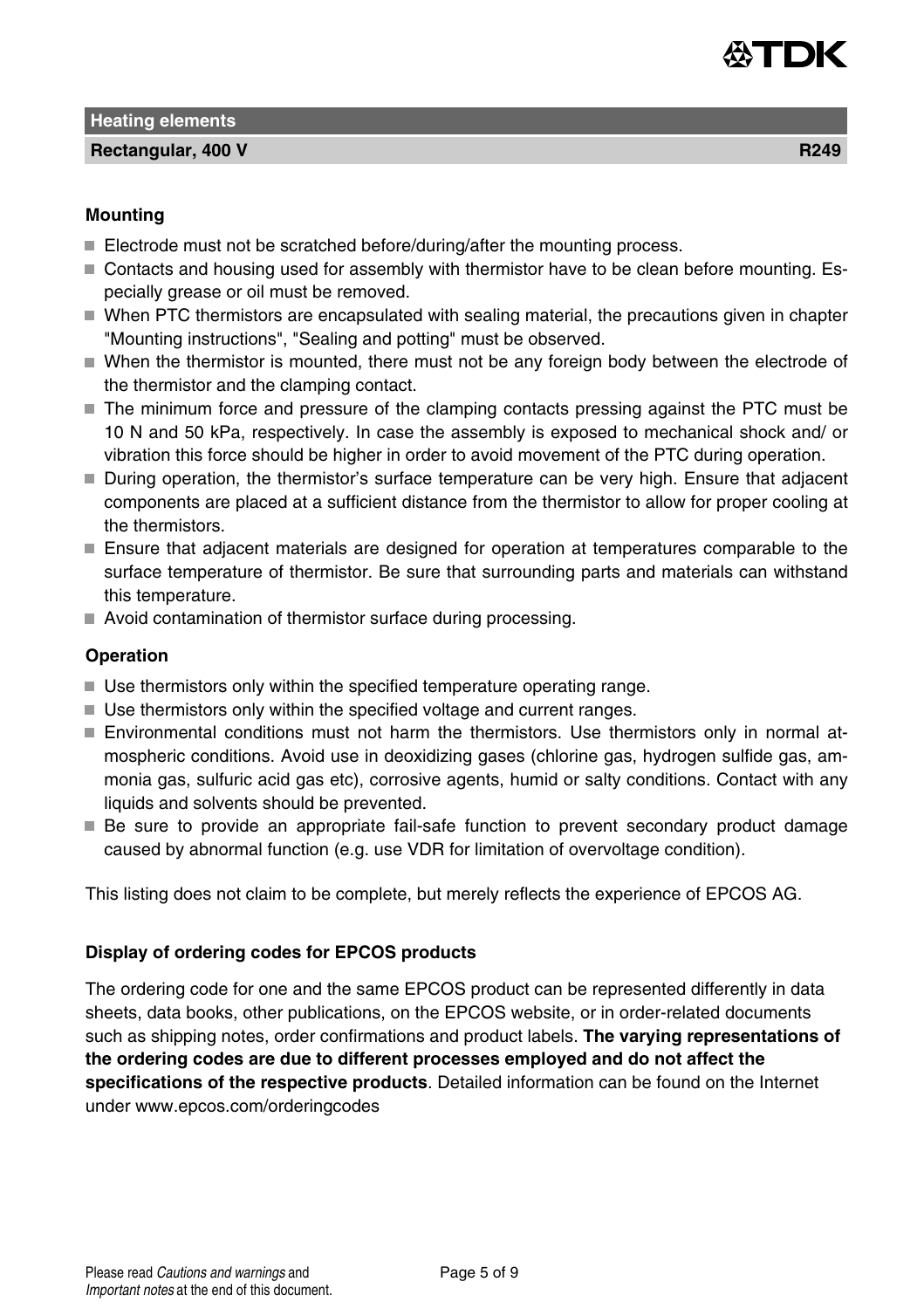

**Rectangular, 400 V R249** 

# **Symbols and terms**

| Symbol                   | Term                                                         |
|--------------------------|--------------------------------------------------------------|
| A                        | Area                                                         |
| С                        | Capacitance                                                  |
| $C_{\text{th}}$          | Heat capacity                                                |
| f                        | Frequency                                                    |
| L                        | Current                                                      |
| $I_{\text{max}}$         | Maximum current                                              |
| $I_{\mathsf{R}}$         | Rated current                                                |
| $I_{res}$                | <b>Residual current</b>                                      |
| $I_{\text{PTC}}$         | PTC current                                                  |
| ı,                       | <b>Residual currrent</b>                                     |
| $I_{r, oil}$             | Residual currrent in oil (for level sensors)                 |
| $I_{r,air}$              | Residual currrent in air (for level sensors)                 |
| I <sub>RMS</sub>         | Root-mean-square value of current                            |
| ls.                      | Switching current                                            |
| $I_{\text{Smax}}$        | Maximum switching current                                    |
| <b>LCT</b>               | Lower category temperature                                   |
| N                        | Number (integer)                                             |
| $N_c$                    | Operating cycles at V <sub>max</sub> , charging of capacitor |
| $N_f$                    | Switching cycles at $V_{max}$ , failure mode                 |
| P                        | Power                                                        |
| $P_{25}$                 | Maximum power at 25 °C                                       |
| $P_{\text{el}}$          | <b>Electrical power</b>                                      |
| $P_{\text{diss}}$        | Dissipation power                                            |
| $R_{G}$                  | Generator internal resistance                                |
| $R_{\text{min}}$         | Minimum resistance                                           |
| $R_{\rm R}$              | Rated resistance $@$ rated temperature $T_R$                 |
| $\Delta R_{\rm B}$       | Tolerance of $R_B$                                           |
| $R_{\rm p}$              | Parallel resistance                                          |
| $R_{\text{\tiny PTC}}$   | PTC resistance                                               |
| $R_{\text{ref}}$         | Reference resistance                                         |
| $R_{\rm S}$              | Series resistance                                            |
| $R_{25}$                 | Resistance at 25 °C                                          |
| $R_{25,match}$           | Resistance matching per reel/ packing unit at 25 °C          |
| $\Delta$ R <sub>25</sub> | Tolerance of $R_{25}$                                        |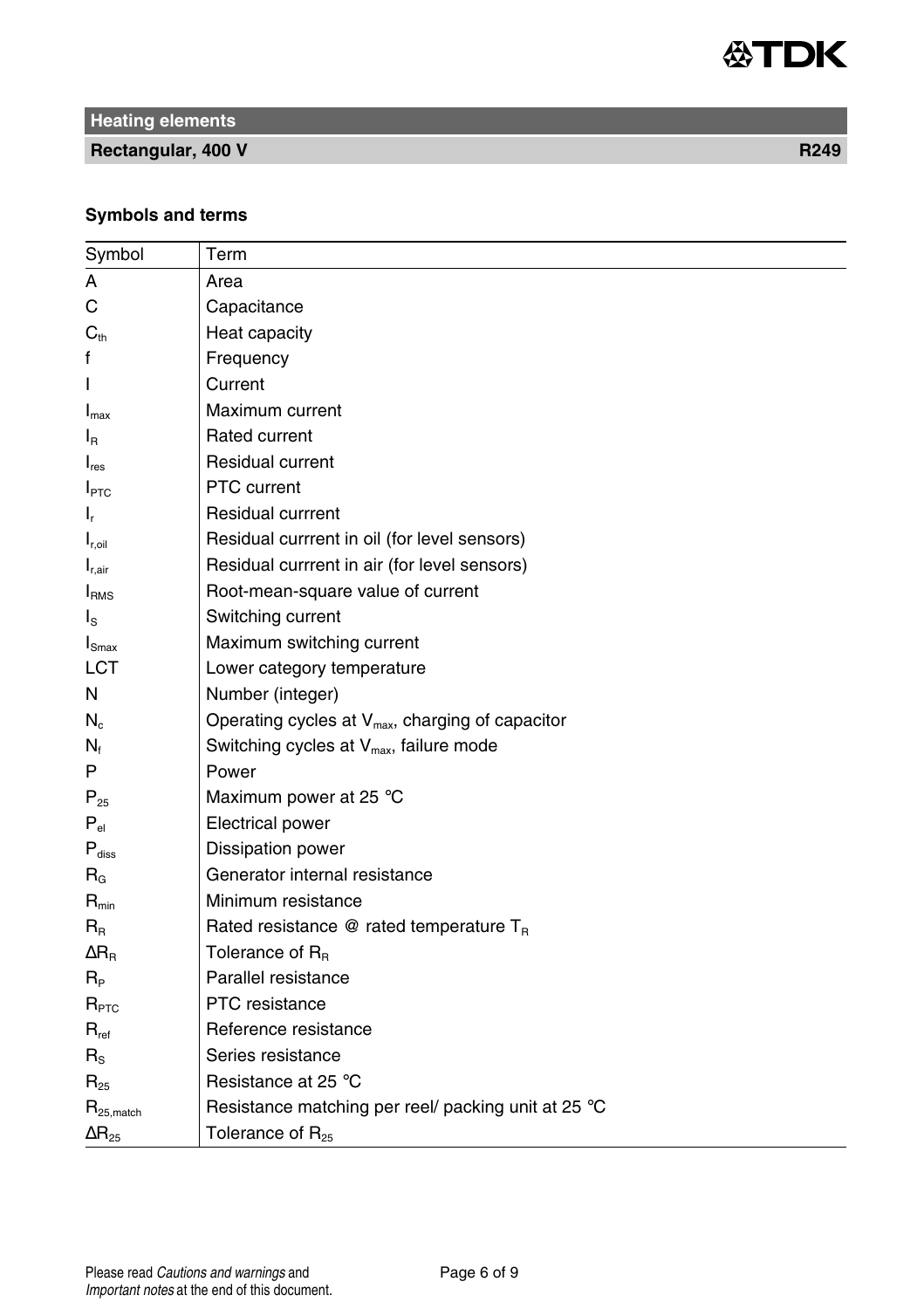

# **Rectangular, 400 V R249**

| т                                        | Temperature                                                          |
|------------------------------------------|----------------------------------------------------------------------|
| t                                        | Time                                                                 |
| $T_A$                                    | Ambient temperature                                                  |
| $t_a$                                    | Thermal threshold time                                               |
| $T_c$                                    | Ferroelectric Curie temperature                                      |
| t <sub>E</sub>                           | Settling time (for level sensors)                                    |
| $T_{\rm R}$                              | Rated temperature $@$ 25 °C or otherwise specified in the data sheet |
| $\mathsf{T}_{\mathsf{sense}}$            | Sensing temperature                                                  |
| $T_{op}$                                 | Operating temperature                                                |
| T <sub>PTC</sub>                         | PTC temperature                                                      |
| $t_{\text{R}}$                           | Response time                                                        |
| $T_{ref}$                                | Reference temperature                                                |
| $T_{Rmin}$                               | Temperature at minimum resistance                                    |
| ts                                       | Switching time                                                       |
| T <sub>surf</sub>                        | Surface temperature                                                  |
| <b>UCT</b>                               | Upper category temperature                                           |
| V or $V_{el}$                            | Voltage (with subscript only for distinction from volume)            |
| $V_{c(max)}$                             | Maximum DC charge voltage of the surge generator                     |
| $\mathsf{V}_{\mathsf{F},\mathsf{max}}$   | Maximum voltage applied at fault conditions in protection mode       |
| V <sub>RMS</sub>                         | Root-mean-square value of voltage                                    |
| $\mathsf{V}_{\mathsf{BD}}$               | Breakdown voltage                                                    |
| $V_{ins}$                                | Insulation test voltage                                              |
| $V_{\text{link,max}}$                    | Maximum link voltage                                                 |
| $V_{\text{max}}$                         | Maximum operating voltage                                            |
| $V_{max, dyn}$                           | Maximum dynamic (short-time) operating voltage                       |
| $V_{meas}$                               | Measuring voltage                                                    |
| $V_{meas,max}$                           | Maximum measuring voltage                                            |
| $V_{\rm R}$                              | Rated voltage                                                        |
| V <sub>PTC</sub>                         | Voltage drop across a PTC thermistor                                 |
| α                                        | Temperature coefficient                                              |
| Δ                                        | Tolerance, change                                                    |
| $\delta_{\scriptscriptstyle{\text{th}}}$ | Dissipation factor                                                   |
| $\tau_\text{th}$                         | Thermal cooling time constant                                        |
| λ                                        | Failure rate                                                         |
| $\overline{e}$                           | Lead spacing (in mm)                                                 |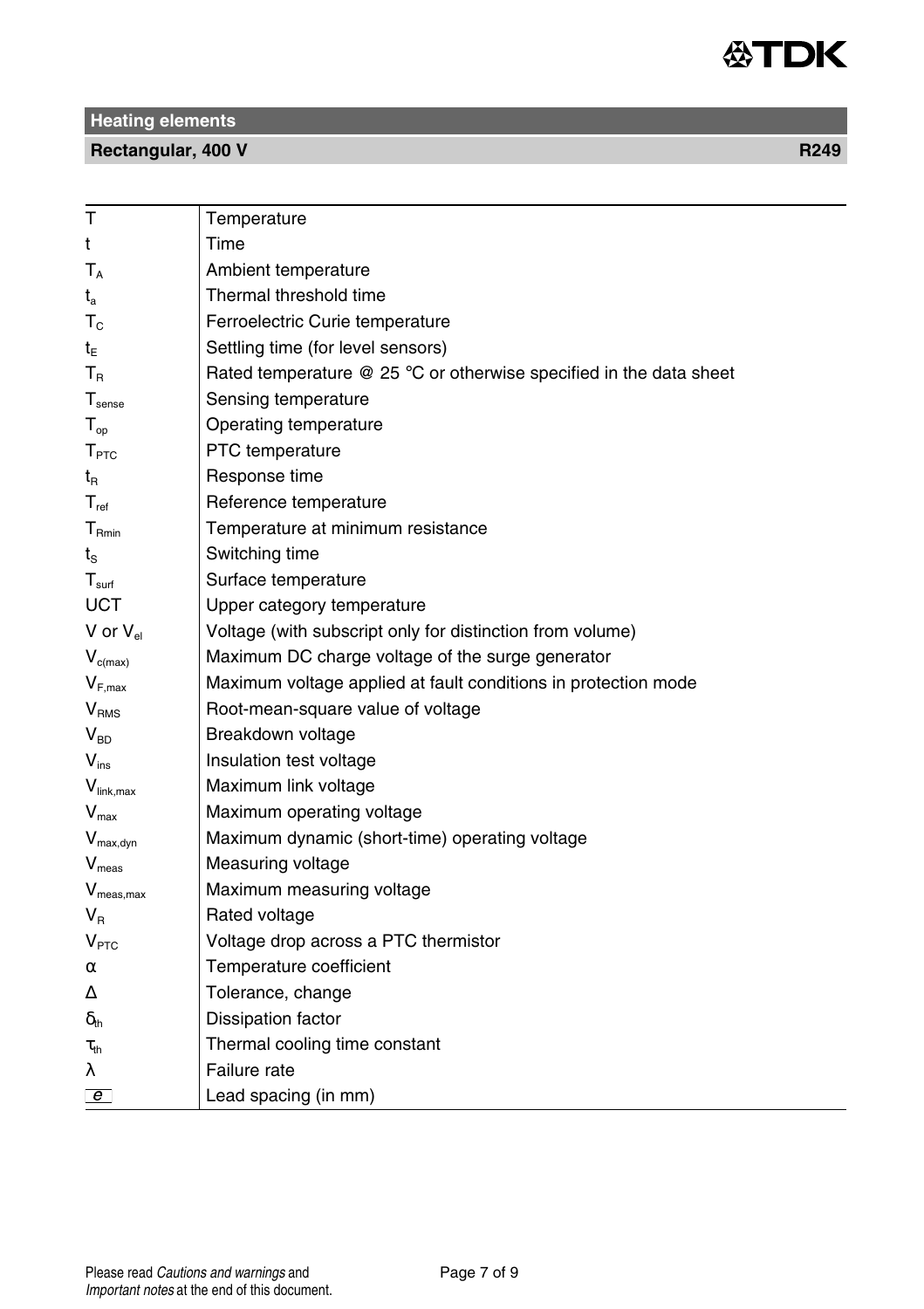

The following applies to all products named in this publication:

- 1. Some parts of this publication contain **statements about the suitability of our products for certain areas of application**. These statements are based on our knowledge of typical requirements that are often placed on our products in the areas of application concerned. We nevertheless expressly point out **that such statements cannot be regarded as binding statements about the suitability of our products for a particular customer application.** As a rule we are either unfamiliar with individual customer applications or less familiar with them than the customers themselves. For these reasons, it is always ultimately incumbent on the customer to check and decide whether a product with the properties described in the product specification is suitable for use in a particular customer application.
- 2. We also point out that **in individual cases, a malfunction of electronic components or failure before the end of their usual service life cannot be completely ruled out in the current state of the art, even if they are operated as specified.** In customer applications requiring a very high level of operational safety and especially in customer applications in which the malfunction or failure of an electronic component could endanger human life or health (e.g. in accident prevention or life-saving systems), it must therefore be ensured by means of suitable design of the customer application or other action taken by the customer (e.g. installation of protective circuitry or redundancy) that no injury or damage is sustained by third parties in the event of malfunction or failure of an electronic component.
- 3. **The warnings, cautions and product-specific notes must be observed.**
- 4. In order to satisfy certain technical requirements, **some of the products described in this publication may contain substances subject to restrictions in certain jurisdictions (e.g. because they are classed as hazardous)**. Useful information on this will be found in our Material Data Sheets on the Internet (www.tdk-electronics.tdk.com/material). Should you have any more detailed questions, please contact our sales offices.
- 5. We constantly strive to improve our products. Consequently, **the products described in this publication may change from time to time**. The same is true of the corresponding product specifications. Please check therefore to what extent product descriptions and specifications contained in this publication are still applicable before or when you place an order.

We also **reserve the right to discontinue production and delivery of products**. Consequently, we cannot guarantee that all products named in this publication will always be available. The aforementioned does not apply in the case of individual agreements deviating from the foregoing for customer-specific products.

- 6. Unless otherwise agreed in individual contracts, **all orders are subject to our General Terms and Conditions of Supply.**
- 7. **Our manufacturing sites serving the automotive business apply the IATF 16949 standard.** The IATF certifications confirm our compliance with requirements regarding the quality management system in the automotive industry. Referring to customer requirements and customer specific requirements ("CSR") TDK always has and will continue to have the policy of respecting individual agreements. Even if IATF 16949 may appear to support the acceptance of unilateral requirements, we hereby like to emphasize that **only requirements mutually agreed upon can and will be implemented in our Quality Management System.** For clarification purposes we like to point out that obligations from IATF 16949 shall only become legally binding if individually agreed upon.